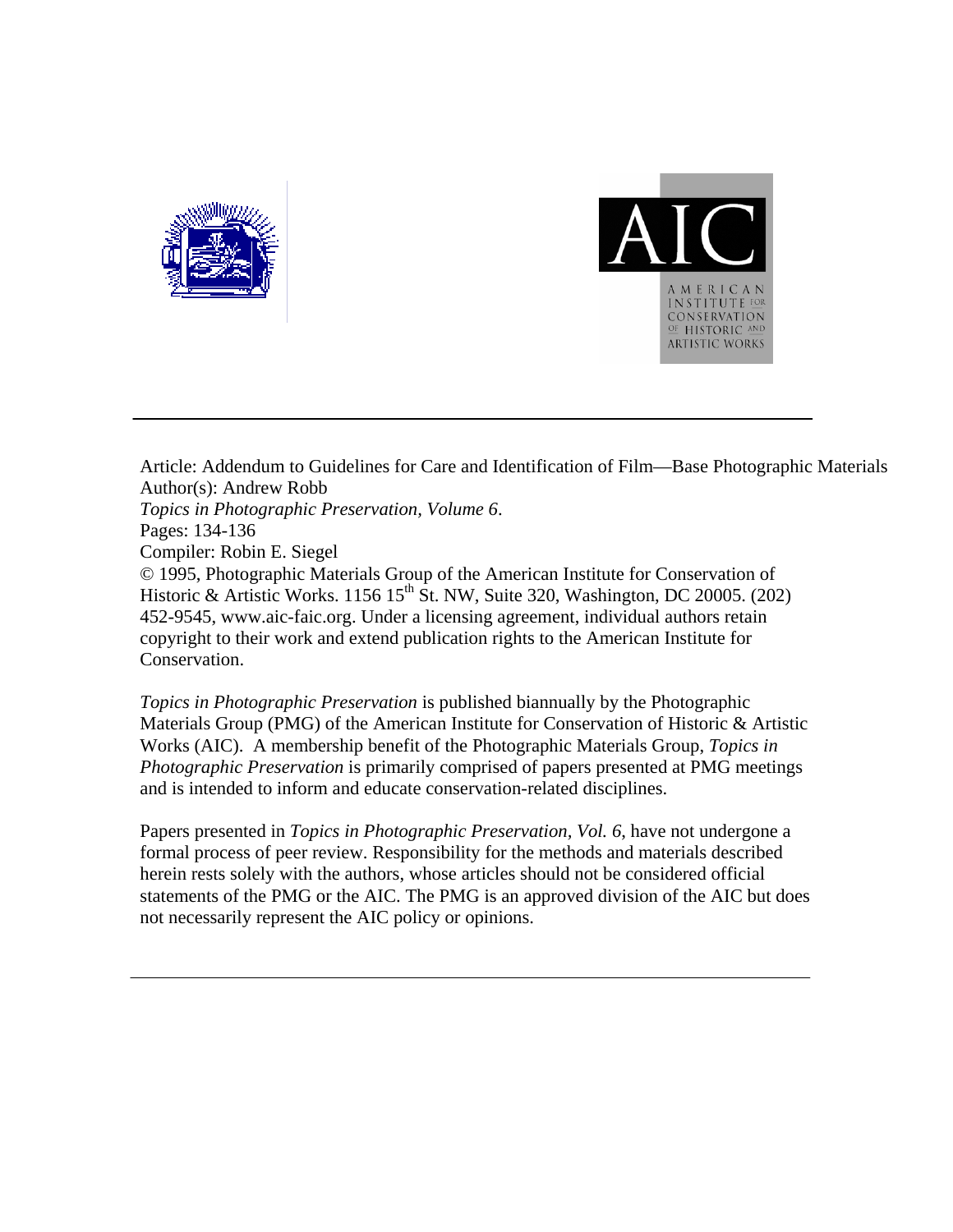# **Identification of Film-Base Photographic Materials: Flow Chart Andrew Robb 1995**

The flow chart on the following page supplements "Guidelines for Care & Identification of Film-Base Photographic Materials," *Topics in Photographic Preservation,* volume *5,1993,* by Monique Fischer and Andrew Robb. For best results, please refer to the background information and detailed instructions contained in that publication.